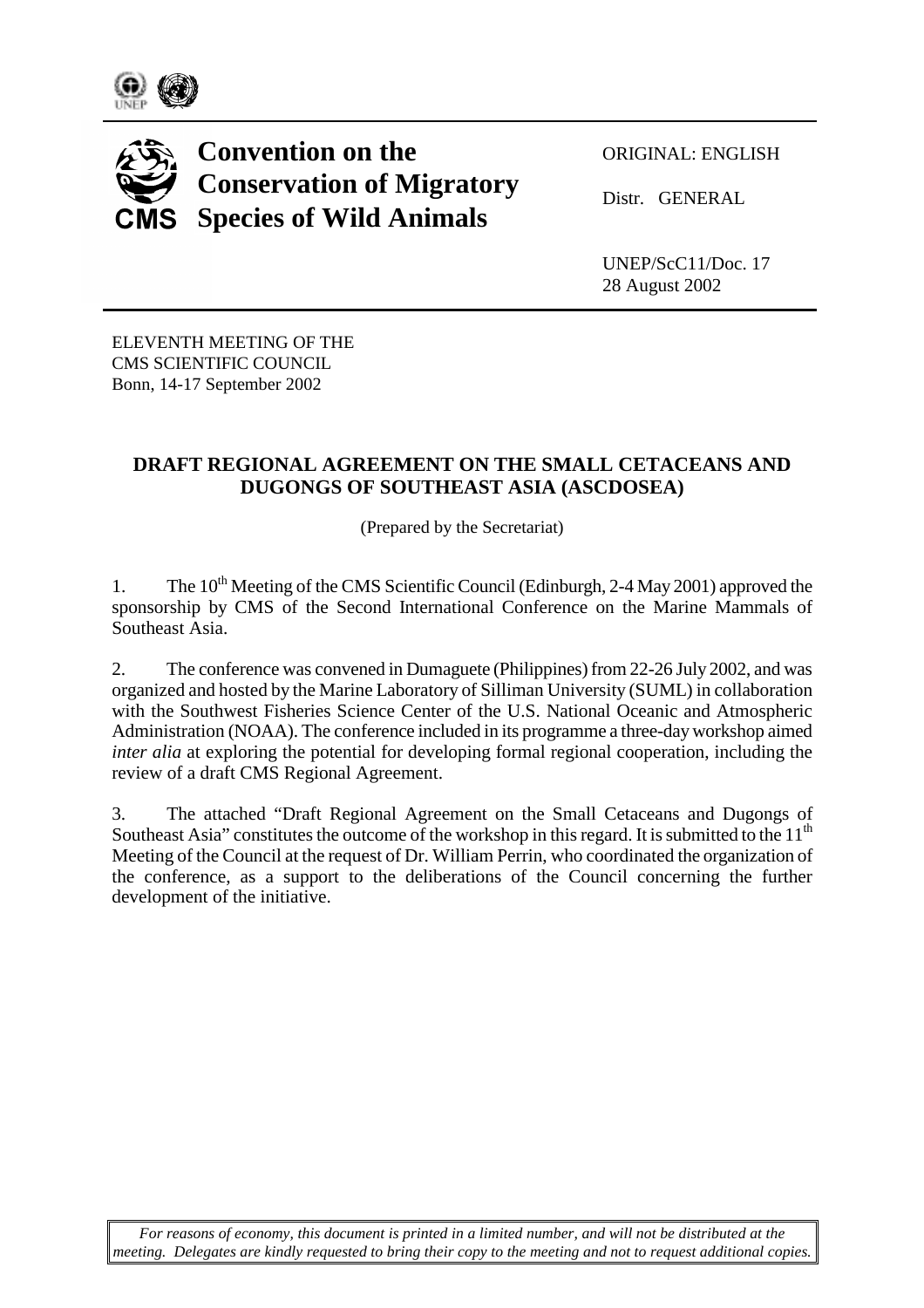## DRAFT REGIONAL **AGREEMENT ON THE SMALL CETACEANS AND DUGONGS OF SOUTHEAST ASIA** (ASCDOSEA)

[*Range states: Australia, Brunei, Cambodia, China (including Hong Kong, Macau and Taiwan), East Timor, Indonesia, Laos, Malaysia, Philippines, Singapore, Thailand, Vietnam. States with waters adjacent to Agreement area: Myanmar, Japan, Papua New Guinea.]* 

### *Preamble*

*Recognizing -* 

*That a large proportion of global human population growth during at least the next two decades is expected to come from Asia;* 

*That recorded and forecast regional population growth rates in Southeast Asia are relatively high;* 

*That food security is a high-priority regional concern in Southeast Asia;* 

*That seafood is a primary source of protein for more than 50% of Southeast Asians;* 

*That no other environmental factor approaches fishing in its impact on marine resources;* 

*That as a food source for humans, the seas of Southeast Asia are rapidly approaching exhaustion;* 

*That regional fisheries can remain (or become) viable only if there are extensive and immediate changes in fishery management, so that emphasis is given to the rebuilding of fish populations within functional food webs rather than the traditional emphasis that focuses on the health of one or two commercially harvested fish species;* 

*That high-order predators such as whales, dolphins, and sharks play a major role in the maintenance of population dynamics, balance, and functionality of food webs and* 

*That the often illegal, unreported, and unregulated catch of these and other large marine animals continues in Southeast Asian countries, thereby jeopardizing the integrity and viability of the marine food chain,* 

The Parties agree to undertake, to the maximum extent of their economic, technical and scientific capacities, the following measures for the conservation of small cetaceans and dugongs, giving priority to conserving those species or populations identified by a Scientific Committee constituted under the Agreement as having the least favorable conservation status, and to undertaking research in areas or for species for which there is a paucity of data.

[Small cetaceans are defined to include all members of the cetacean suborder Odontoceti (toothed whales) with the exception of the sperm whale *Physeter macrocephalus*.]

### **1. Enforcement of existing national legislation and adoption of new measures**

Parties to this Agreement shall adopt the necessary legislative, regulatory or administrative measures to give full protection to small cetaceans and dugongs (i.e. allow no deliberate or purposeful killing or capture) in waters under their sovereignty and/or jurisdiction and outside these waters in respect to any vessel under their flag or registered within their territory engaged in activities which may affect the conservation of small cetaceans or dugongs.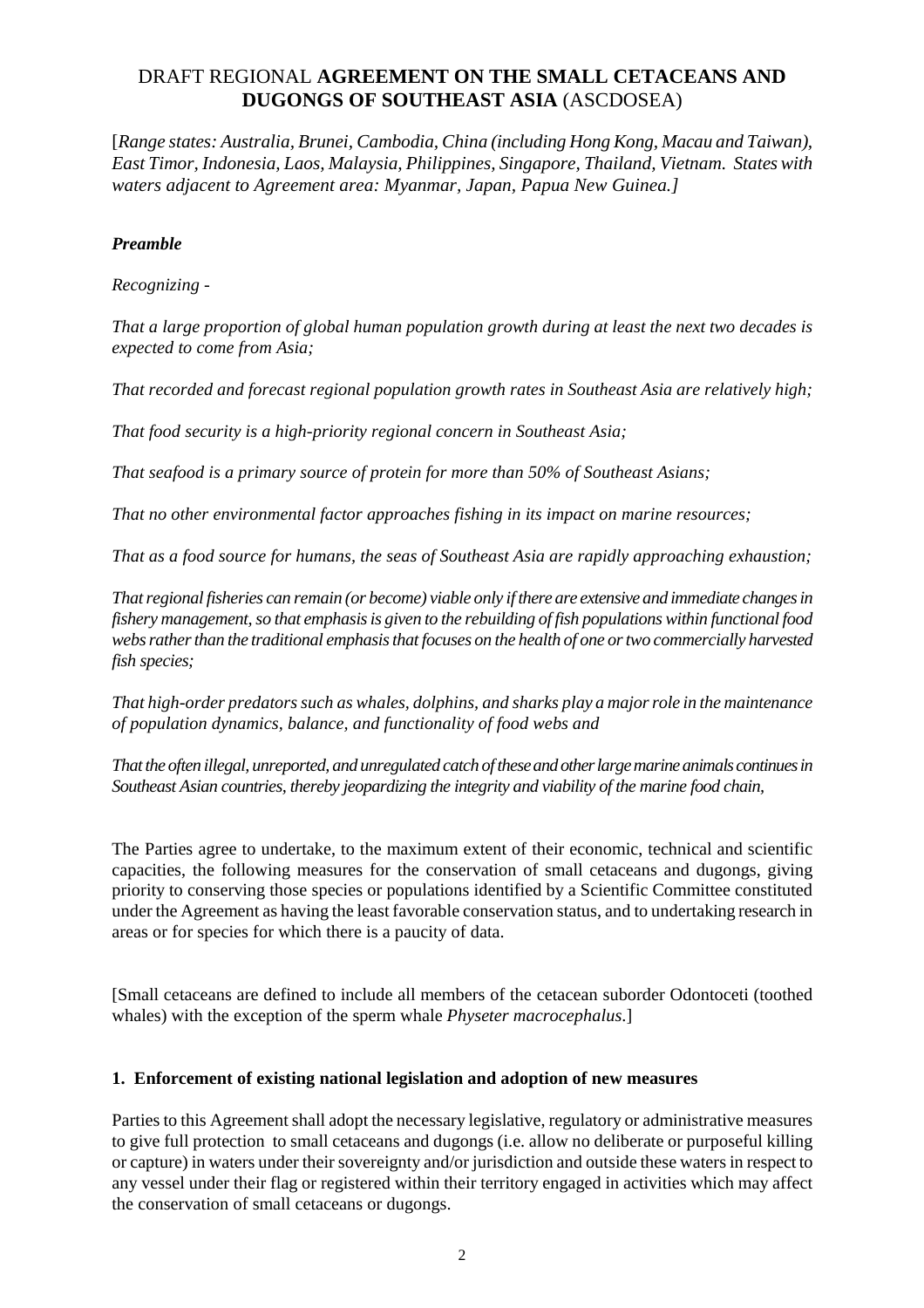To this end, Parties shall:

a) For commercial fisheries to obtain license to operate in EEZ waters, require proof of a credible strategy to minimize adverse effects of such fisheries operations on the conservation status of small cetaceans and dugongs. In particular, the potential impacts of driftnets on populations of small cetaceans and dugongs shall be carefully and fully considered before allowing them to be used in fisheries.

b) Introduce or amend regulations with a view to preventing fishing gear from being discarded or left adrift at sea or in continental waters.

c) Require the immediate release of small cetaceans and dugongs caught alive in fishing gear in conditions that assist their survival.

d) Require under existing measures, or adopt new measures requiring, national port-based and boatbased fisheries observer programs to actively seek new data on small-cetacean and dugong bycatches, and require fishermen to report any by-caught small cetaceans or dugongs.

e) Require impact assessments to be carried out in order to provide a basis for either allowing or prohibiting the continuation of the future development of activities that may affect small cetaceans and dugongs or their habitat in the Agreement area, including commercial fisheries, offshore exploration and exploitation, nautical sports, tourism or cetacean/dugong-watching, as well as establishing the conditions under which such activities may be conducted.

f) Regulate the discharge from land and at sea and in continental waters of, and adopt within the framework of other appropriate legal instruments stricter standards for, pollutants believed to have adverse effects on cetaceans, dugongs and aquatic life in general; and

g) Identify and publicize a national institution with a view to furthering implementation of the Agreement.

### **2. Assessment and management of human-cetacean interactions**

Parties shall, in co-operation with relevant international organizations, collect and analyze data and report on direct and indirect interactions between humans and small cetaceans and dugongs in relation to *inter alia* fishing, industrial and tourism activities, and land-based and maritime pollution. When necessary, Parties shall take appropriate remedial measures and shall develop guidelines and/or codes of conduct to regulate or manage such activities.

### **3. Habitat protection**

Parties shall endeavor to establish and manage specially protected areas for small cetaceans and dugongs corresponding to the areas which serve as important habitats or migratory passages of these aquatic mammals and/or which provide important food resources for them. Such protected areas should, where possible, be established within the framework of appropriate national or international legal instruments and in collaboration with and cooperation of local communities.

#### **4. Research and monitoring**

Parties shall undertake coordinated, concerted research on small cetaceans and dugongs and facilitate the development of new techniques to enhance their conservation. Parties shall, in particular: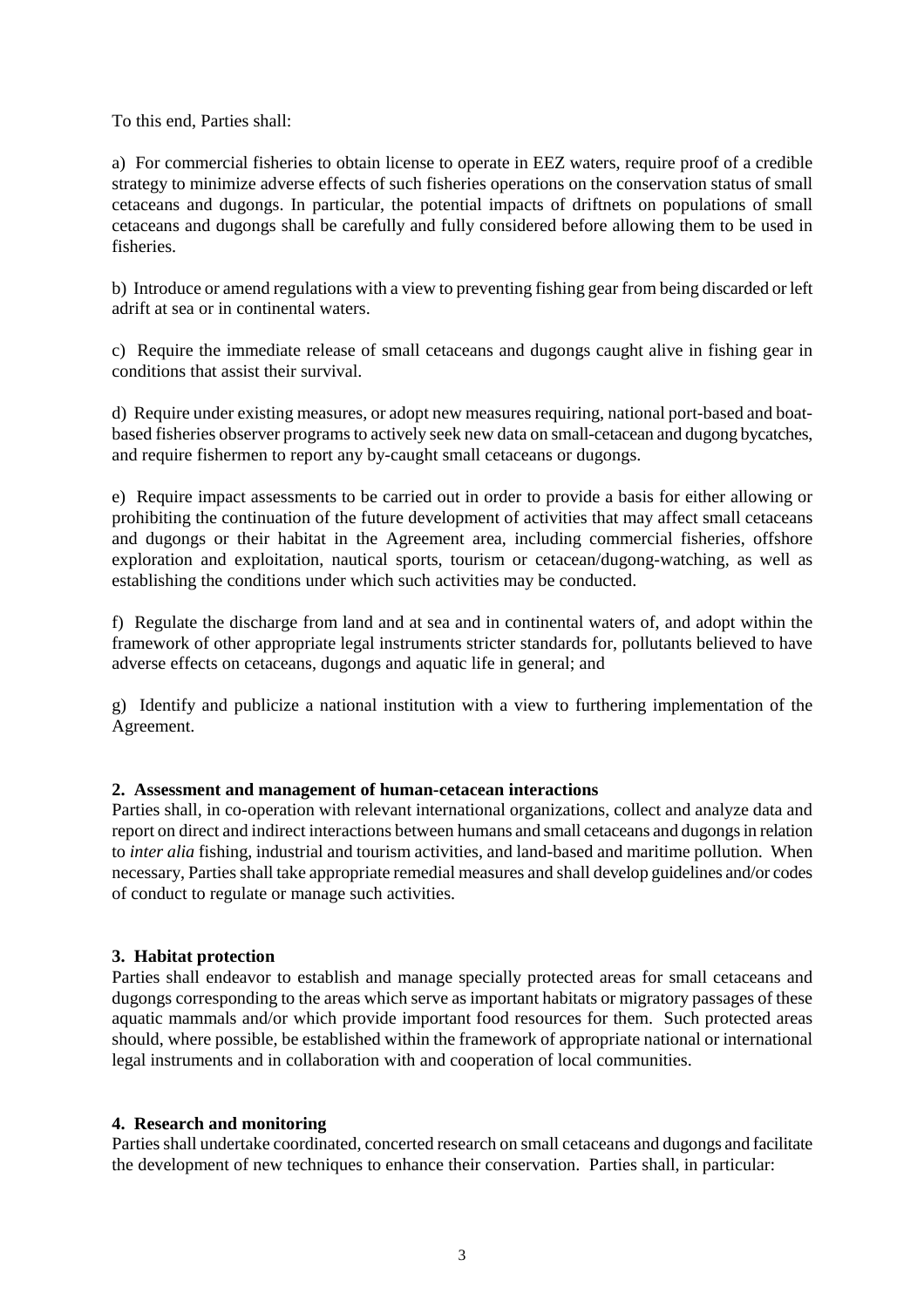a) ensure the elaboration of a national program to systematically collect the valuable scientific information that can be gleaned from such opportunistic events as strandings, bycatches and collisions with ships, due to the relative low-cost investment involved;

b) monitor the status and trends of species covered by the Agreement, especially those in poorly known areas, or species for which few data are available, in order to facilitate the elaboration of conservation measures;

c) co-operate regionally to determine the distribution, migration routes and the breeding and feeding areas of the species covered by the Agreement in order to define areas where human activities may need to be regulated as a consequence; in particular to facilitate, collaborate with, and grant permission to research vessels from neighboring countries to enter, if necessary, territorial waters to study these aspects;

d) evaluate the feeding and migratory requirements of the species covered by the Agreement and adapt fishing regulations and techniques accordingly;

e) develop or facilitate the set-up of a dedicated research program on dead, stranded, wounded or sick animals to determine the causes and dynamics of small cetacean and dugong mortality and morbidity and identify those related to interactions with human activities to permit their assessment as potential threats;

f) recognizing that bycatch in fisheries is a major threat to small cetaceans and dugongs globally, cooperate regionally to establish and conduct monitoring of bycatch, stock assessment of small-cetacean and dugong populations, assessment of population impact of bycatch, and, where necessary, programs to mitigate unsustainable bycatch, using as a blueprint for the initial stages the "Regional Action Plan for Addressing Bycatch of Small Cetaceans and Dugongs in Fisheries in Southeast Asia." The Action Plan should be updated regularly to reflect progress and meet evolving conservation needs.

### **5. Capacity building, collection and dissemination of information, training and education**

Taking into account the differing needs and the developmental stages of the Range States, Parties shall give priority to capacity building in order to develop the necessary expertise for the implementation of the Agreement. Parties shall co-operate to develop common tools for the collection and dissemination of information about small cetaceans and dugongs and to organize training courses and education programs. Such actions shall be conducted at the sub-regional and Agreement level and supported by the Agreement secretariat and follow the activities outlined in the "Regional Action Plan for Building Capacity in Small Cetacean and Dugong Research and Conservation in Southeast Asia." The Action Plan should be updated regularly to reflect progress and meet evolving education and conservation needs.

### **6. Response to emergency situations**

Parties shall, in co-operation with each other, and whenever possible and necessary, develop and implement emergency measures for the species covered by the Agreement when exceptionally unfavorable or endangering conditions arise. In particular, Parties shall:

a) prepare, in collaboration with competent bodies, emergency plans to be implemented in case of threats to small cetaceans or dugongs in the Agreement area, such as major pollution events, large and possibly unsustainable bycatches, illegal directed fisheries, mass strandings or epizootics; and